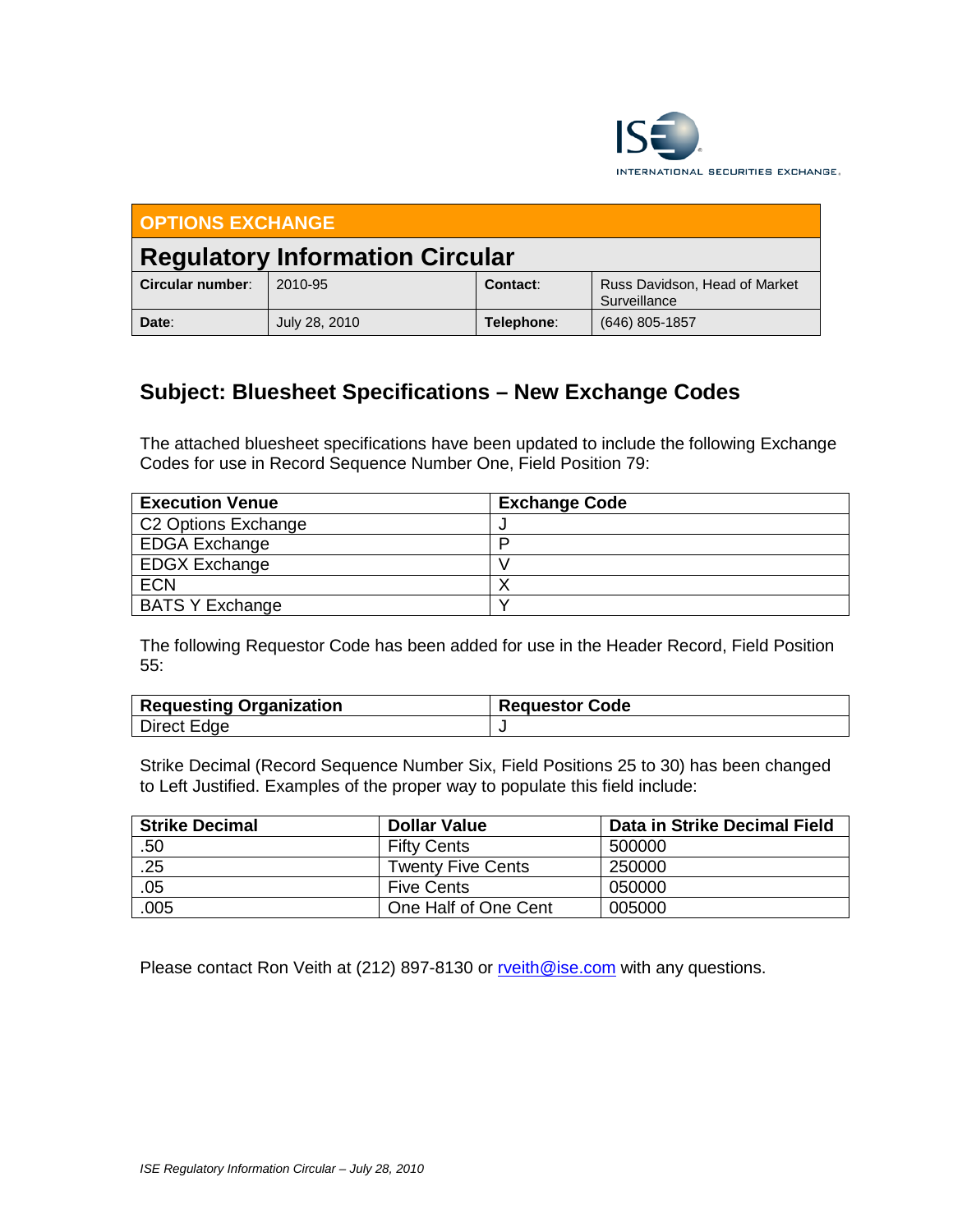## \*\*\*\* THIS RECORD MUST BE THE FIRST RECORD OF THE FILE \*\*\*\*

| <b>FIELD POSITION</b> |    | <b>FIELD</b>  |                                                | <b>FIELD</b>  |                | <b>PICTURE</b> | <b>DEFAULT</b>      |
|-----------------------|----|---------------|------------------------------------------------|---------------|----------------|----------------|---------------------|
| <b>FROM</b>           | TO | <b>LENGTH</b> | FIELD NAME/DESCRIPTION/REMARKS                 | <b>FORMAT</b> | <b>JUSTIFY</b> | <b>CLAUSE</b>  | <b>VALUE</b>        |
|                       | 3  |               | 3 FILLER                                       | A             | LJ             | X(3)           | <b>HDR</b>          |
|                       | 5  |               | 2 FILLER                                       | A             | LJ             | X(2)           | .S                  |
| 6                     | 10 |               | 5 DTRK-SYSID                                   | N             | LJ             | 9(5)           | 12343               |
| 11                    | 12 |               | 2 FILLER                                       | A             | LJ             | X(2)           | .E                  |
| 13                    | 14 |               | 2 FILLER                                       | N             | LJ             | 9(2)           | 00                  |
| 15                    | 16 |               | 2 FILLER                                       | A             | LJ             | X(2)           | .C                  |
| 17                    | 20 |               | 4 DTRK-ORIGINATOR                              | A             | LJ             | X(4)           | --                  |
|                       |    |               | Please call SIAC for assignment (212) 383-2210 |               |                |                |                     |
| 21                    | 22 |               | 2 FILLER                                       | A             | LJ             | X(2)           | .S                  |
| 23                    | 26 |               | 4 DTRK-SUB-ORIGINATOR                          | A             | LJ             | X(4)           | $\sim$ $\sim$       |
|                       |    |               | Please call SIAC for assignment (212) 383-2210 |               |                |                |                     |
| 27                    | 27 |               | 1 FILLER                                       | A             | LJ             | X(1)           | B                   |
| 28                    | 33 |               | 6 DTRK-DATE                                    | N             | LJ             | 9(6)           | <b>MMDDYY</b>       |
|                       |    |               | Contains submission date.                      |               |                |                |                     |
| 34                    | 34 |               | 1 FILLER                                       | A             | LJ             | X(1)           | B                   |
| 35                    | 59 |               | 25 DTRK-DESCRIPTION                            | A             | LJ             | X(25)          | <b>FIRM TRADING</b> |
|                       |    |               | Required to identify this file.                |               |                |                | <b>INFORMATION</b>  |
| 60                    | 80 |               | 21 FILLER                                      | A             | LJ             | X(21)          | Β                   |
|                       |    |               |                                                |               |                |                |                     |

 $Packet = P$ Binary = B Validation Required =  $R$ 

Eield Format Justify<br>Alphanumeric = A (All CAPS) Default Values – Code<br>
Blanks = B<br>
Blanks = B<br>
Default Values – Code Code Code Rusting and Default Values – Code Rustification of Data Alphanumeric = A (All CAPS) Blanks = B<br>
RJ = Right Justification of Data<br>
Zero = Z<br>
RJ = Left Justification of Data  $LJ = \overrightarrow{Left}$  Justification of Data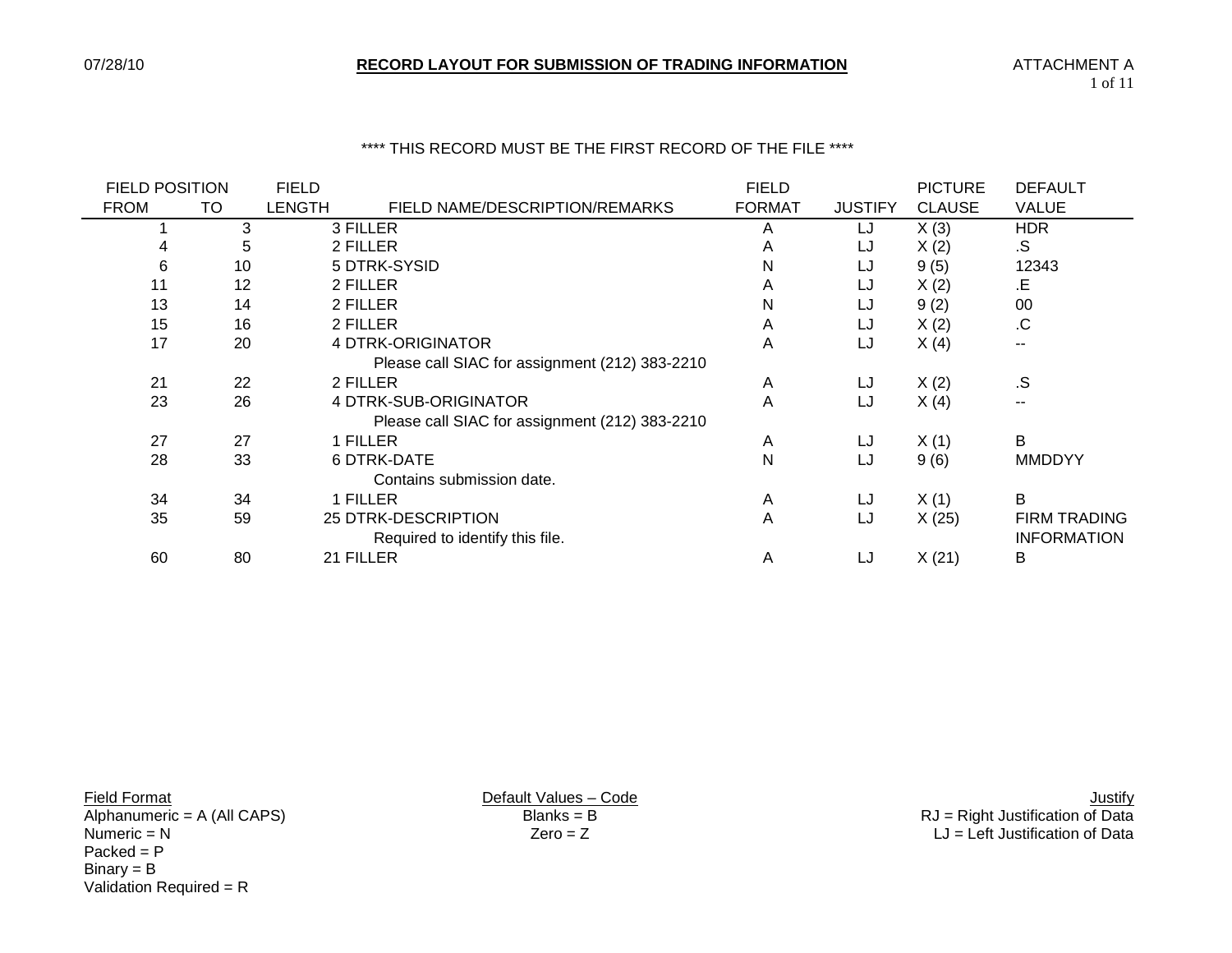2 of 11

| <b>FIELD POSITION</b>    | <b>FIELD</b>                                                                                                                                                                                                                                                                                                                                                                                                                                              | <b>FIELD</b>  |                          | <b>PICTURE</b> | <b>DEFAULT</b> |
|--------------------------|-----------------------------------------------------------------------------------------------------------------------------------------------------------------------------------------------------------------------------------------------------------------------------------------------------------------------------------------------------------------------------------------------------------------------------------------------------------|---------------|--------------------------|----------------|----------------|
| <b>TO</b><br><b>FROM</b> | <b>LENGTH</b><br>FIELD NAME/DESCRIPTION/REMARKS                                                                                                                                                                                                                                                                                                                                                                                                           | <b>FORMAT</b> | <b>JUSTIFY</b>           | <b>CLAUSE</b>  | <b>VALUE</b>   |
| $\mathbf{1}$<br>1        | 1 HEADER RECORD CODE<br>Value: Low Values OR ZERO                                                                                                                                                                                                                                                                                                                                                                                                         | A             | $\overline{\phantom{a}}$ | $\overline{X}$ | $-1$           |
| $\overline{2}$<br>5      | 4 SUBMITTING BROKER NUMBER                                                                                                                                                                                                                                                                                                                                                                                                                                | A-R           | LJ                       | X(4)           | B              |
|                          | If NSCC member use NSCC clearing number. If not a NSCC member, use clearing number assigned to you<br>by your clearing agency.                                                                                                                                                                                                                                                                                                                            |               |                          |                |                |
| 6<br>40                  | 35 FIRM'S REQUEST NUMBER<br>Tracking number used by the firm to record requests from an organization.                                                                                                                                                                                                                                                                                                                                                     | A             |                          | X(35)          | B              |
| 46<br>41                 | <b>6 FILE CREATION DATE</b><br>Format is YYMMDD                                                                                                                                                                                                                                                                                                                                                                                                           | A             | $\sim$                   | X(6)           | --             |
| 54<br>47                 | <b>8 FILE CREATION TIME</b><br>Format is HH:MM:SS                                                                                                                                                                                                                                                                                                                                                                                                         | A             | $\sim$                   | X(8)           |                |
| 55<br>55                 | 1 REQUESTOR CODE<br>Requesting Organization Identification Values:<br>A = New York Stock Exchange<br>$B = NYSE AMEX$<br>C = Chicago Stock Exchange<br>$D = NASDAQ OMX PHLX$<br>$E = NYSE$ Arca<br>$F = NASDAQ OMX BX/BOXR$<br>G = National Stock Exchange<br>$H = BATS$ Trading<br>I = International Securities Exchange<br>$J =$ Direct Edge<br>K = Chicago Board Options Exchange<br>$R = FINRA$<br>$X =$ Securities Exchange Commission<br>$Z = Other$ | A             | --                       | X              | --             |
| 70<br>56                 | <b>15 REQUESTING ORGANIZATION NUMBER</b><br>Number assigned by requesting organization                                                                                                                                                                                                                                                                                                                                                                    | A             | LJ                       | X(15)          | B              |
| 71<br>80                 | 10 FILLER                                                                                                                                                                                                                                                                                                                                                                                                                                                 | Α             | --                       | X(10)          | B              |
|                          |                                                                                                                                                                                                                                                                                                                                                                                                                                                           |               |                          |                |                |

| <b>Field Format</b>           | Default Values - Code | <u>Justify</u>                     |
|-------------------------------|-----------------------|------------------------------------|
| Alphanumeric = $A$ (All CAPS) | $Blanks = B$          | $RJ =$ Right Justification of Data |
| Numeric $= N$                 | $Zero = Z$            | $LJ = Left$ Justification of Data  |
| $Packed = P$                  |                       |                                    |
| $Binary = B$                  |                       |                                    |

Validation Required = R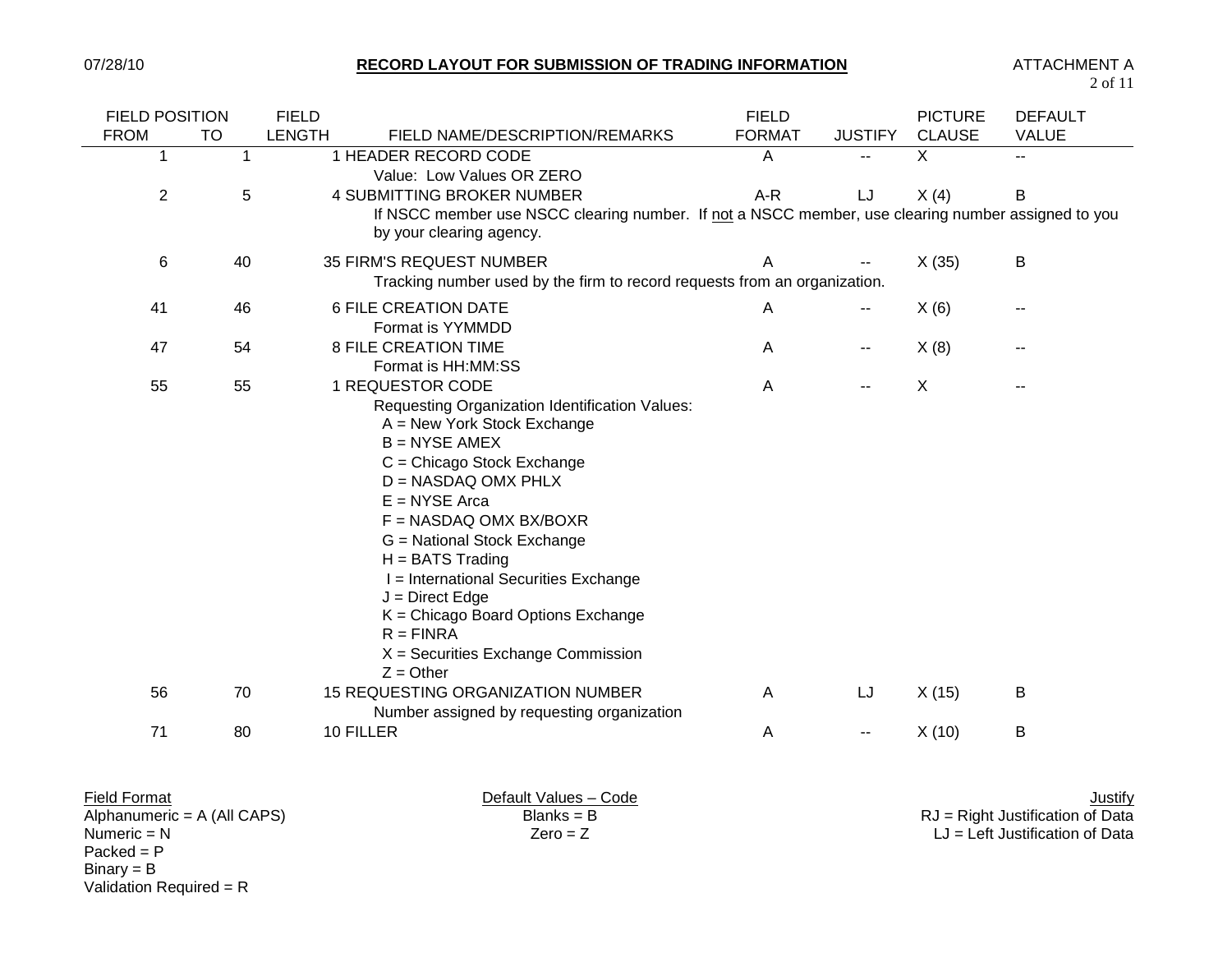| <b>FIELD POSITION</b> |    | <b>FIELD</b>  |                                                                                                                                                                                                                                                                                                                                                                   | <b>FIELD</b>  |                | <b>PICTURE</b> | <b>DEFAULT</b> |
|-----------------------|----|---------------|-------------------------------------------------------------------------------------------------------------------------------------------------------------------------------------------------------------------------------------------------------------------------------------------------------------------------------------------------------------------|---------------|----------------|----------------|----------------|
| <b>FROM</b>           | TO | <b>LENGTH</b> | FIELD NAME/DESCRIPTION/REMARKS                                                                                                                                                                                                                                                                                                                                    | <b>FORMAT</b> | <b>JUSTIFY</b> | <b>CLAUSE</b>  | <b>VALUE</b>   |
|                       |    |               | 1 RECORD SEQUENCE NUMBER ONE                                                                                                                                                                                                                                                                                                                                      | A             |                | X.             |                |
|                       |    |               | The first record of the transaction. Value: 1                                                                                                                                                                                                                                                                                                                     |               |                |                |                |
| $\overline{2}$        | 5  |               | <b>4 SUBMITTING BROKER NUMBER</b>                                                                                                                                                                                                                                                                                                                                 | A-R           | LJ             | X(4)           |                |
|                       |    |               | Identical to Submitting Broker Number in Header Record                                                                                                                                                                                                                                                                                                            |               |                |                |                |
| 6                     | 9  |               | <b>4 OPPOSING BROKER NUMBER</b>                                                                                                                                                                                                                                                                                                                                   | A-R           | LJ             | X(4)           | B              |
|                       |    |               | The NSCC clearing house number of the broker on the other side of the trade.                                                                                                                                                                                                                                                                                      |               |                |                |                |
| 10                    | 21 |               | <b>12 CUSIP NUMBER</b>                                                                                                                                                                                                                                                                                                                                            |               |                | X(12)          | B              |
|                       |    |               | The cusip number assigned to the security. Left justified since the number is nine characters at present $(8+$<br>check digit) but will expand in the future.                                                                                                                                                                                                     |               |                |                |                |
| 22                    | 29 |               | <b>8 TICKER SYMBOL</b>                                                                                                                                                                                                                                                                                                                                            | A-R           | LJ             | X(8)           |                |
|                       |    |               | The symbol assigned to this security. For options (pre-OSI), the OPRA option symbol (space), OPRA<br>expiration month symbol and OPRA strike price symbol should be used. (Ex. Maytag May 20 call option series<br>would be reported as MYG ED. This example uses six spaces in the field with a space between the OPRA<br>symbol and the OPRA expiration month.) |               |                |                |                |
|                       |    |               | Post OSI this field must contain OPTIONXX and a Record Sequence Number Six must be completed                                                                                                                                                                                                                                                                      |               |                |                |                |
| 30                    | 35 |               | <b>6 TRADE DATE</b>                                                                                                                                                                                                                                                                                                                                               | A-R           |                | X(6)           |                |
|                       |    |               | The date this trade executed. Format is YYMMDD.                                                                                                                                                                                                                                                                                                                   |               |                |                |                |
| 36                    | 41 |               | <b>6 SETTLEMENT DATE</b>                                                                                                                                                                                                                                                                                                                                          | A             |                | X(6)           | B              |
|                       |    |               | The date this trade will settle. Format is YYMMDD                                                                                                                                                                                                                                                                                                                 |               |                |                |                |
| 42                    | 53 |               | <b>12 QUANTITY</b>                                                                                                                                                                                                                                                                                                                                                | $N-R$         | <b>RJ</b>      | 9(12)          | Ζ              |
|                       |    |               | The number of shares or quantity of bonds or option contracts.                                                                                                                                                                                                                                                                                                    |               |                |                |                |
| 54                    | 67 |               | <b>14 NET AMOUNT</b>                                                                                                                                                                                                                                                                                                                                              | N             | <b>RJ</b>      | S9(12)V99      | Ζ              |
|                       |    |               | The proceeds of sales or cost of purchases after commissions and other charges.                                                                                                                                                                                                                                                                                   |               |                |                |                |

 $Packet = P$ Binary = B Validation Required = R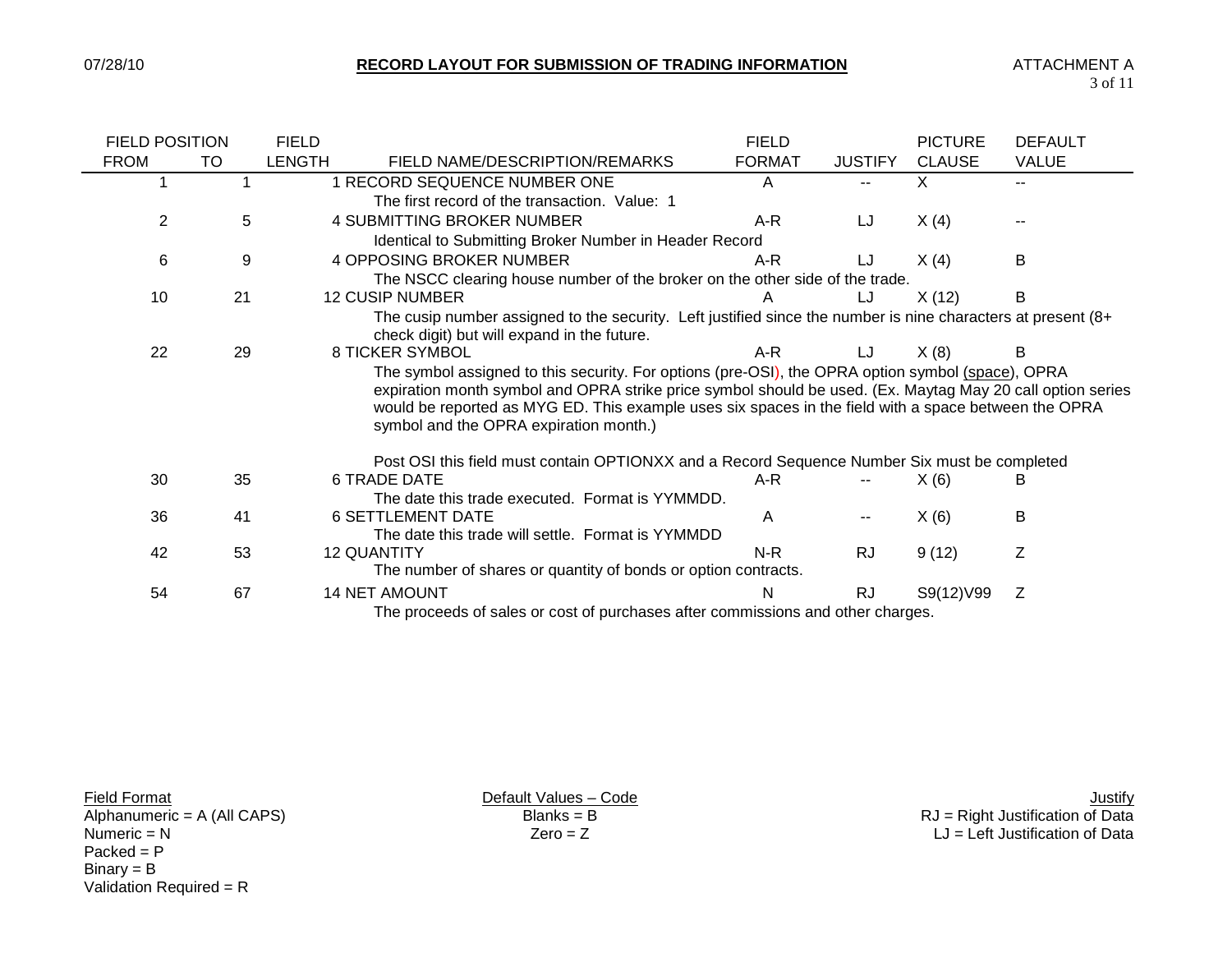$Packet = P$ Binary = B

Validation Required = R

### 07/28/10 **RECORD LAYOUT FOR SUBMISSION OF TRADING INFORMATION** ATTACHMENT A

| <b>FIELD POSITION</b>         |    | <b>FIELD</b>  |                                                                                                                                                                                                                                                                                                                                             | <b>FIELD</b>  |                | <b>PICTURE</b> | <b>DEFAULT</b>                     |
|-------------------------------|----|---------------|---------------------------------------------------------------------------------------------------------------------------------------------------------------------------------------------------------------------------------------------------------------------------------------------------------------------------------------------|---------------|----------------|----------------|------------------------------------|
| <b>FROM</b>                   | TO | <b>LENGTH</b> | FIELD NAME/DESCRIPTION/REMARKS                                                                                                                                                                                                                                                                                                              | <b>FORMAT</b> | <b>JUSTIFY</b> | <b>CLAUSE</b>  | <b>VALUE</b>                       |
| 68                            | 68 |               | 1 BUY/SELL CODE                                                                                                                                                                                                                                                                                                                             | A-R           | $-$            | X              | B                                  |
|                               |    |               | Values: $0 = Buy$ , $1 = Sale$ , $2 = Short Sale$ , $3 = Buy Open$ , $4 = Sell Open$ , $5 = Sell Close$ , $6 = Buy Close$ .<br>$A = Buy$ Cancel, $B = Sell$ Cancel, $C = Short$ Sale Cancel, $D = Buy$ Open Cancel, $E = Sell$ Open Cancel, $F =$<br>Sell Close Cancel, G = Buy Close Cancel. Values 3 to 6 and D to G are for options only |               |                |                |                                    |
| 69                            | 78 |               | 10 PRICE                                                                                                                                                                                                                                                                                                                                    | N-R           | <b>RJ</b>      | 9(4)V(6)       | Ζ                                  |
|                               |    |               | The transaction price. Format: \$\$\$\$ CCCCCC.                                                                                                                                                                                                                                                                                             |               |                |                |                                    |
| 79                            | 79 |               | 1 EXCHANGE CODE                                                                                                                                                                                                                                                                                                                             | A-R           | $\sim$         | $\sf X$        | B                                  |
|                               |    |               | Exchange where trade was executed. Values:                                                                                                                                                                                                                                                                                                  |               |                |                |                                    |
|                               |    |               | $A = New York Stock Exchange$                                                                                                                                                                                                                                                                                                               |               |                |                |                                    |
|                               |    |               | $B = NYSE AMEX$                                                                                                                                                                                                                                                                                                                             |               |                |                |                                    |
|                               |    |               | $C =$ Chicago Stock Exchange                                                                                                                                                                                                                                                                                                                |               |                |                |                                    |
|                               |    |               | D = NASDAQ OMX PHLX                                                                                                                                                                                                                                                                                                                         |               |                |                |                                    |
|                               |    |               | $E = NYSE$ Arca                                                                                                                                                                                                                                                                                                                             |               |                |                |                                    |
|                               |    |               | F = NASDAQ OMX BX/BOXR                                                                                                                                                                                                                                                                                                                      |               |                |                |                                    |
|                               |    |               | G = National Stock Exchange                                                                                                                                                                                                                                                                                                                 |               |                |                |                                    |
|                               |    |               | $H = BATS$ Trading                                                                                                                                                                                                                                                                                                                          |               |                |                |                                    |
|                               |    |               | I = International Securities Exchange                                                                                                                                                                                                                                                                                                       |               |                |                |                                    |
|                               |    |               | $J = C2$ Options Exchange                                                                                                                                                                                                                                                                                                                   |               |                |                |                                    |
|                               |    |               | $K =$ Chicago Board Options Exchange                                                                                                                                                                                                                                                                                                        |               |                |                |                                    |
|                               |    |               | L = London Stock Exchange                                                                                                                                                                                                                                                                                                                   |               |                |                |                                    |
|                               |    |               | M = Toronto Stock Exchange                                                                                                                                                                                                                                                                                                                  |               |                |                |                                    |
|                               |    |               | $N =$ Montreal Stock Exchange                                                                                                                                                                                                                                                                                                               |               |                |                |                                    |
|                               |    |               | $O = TSX$ Venture Exchange                                                                                                                                                                                                                                                                                                                  |               |                |                |                                    |
|                               |    |               | $P = EDGA$ Exchange                                                                                                                                                                                                                                                                                                                         |               |                |                |                                    |
|                               |    |               | $Q = FINRA$ ADF                                                                                                                                                                                                                                                                                                                             |               |                |                |                                    |
|                               |    |               | R = NASDAQ/NASDAQ Options Market                                                                                                                                                                                                                                                                                                            |               |                |                |                                    |
|                               |    |               | $S = Over-the-Counter$                                                                                                                                                                                                                                                                                                                      |               |                |                |                                    |
|                               |    |               | T = Tokyo Stock Exchange                                                                                                                                                                                                                                                                                                                    |               |                |                |                                    |
|                               |    |               | $V = EDGX$ Exchange                                                                                                                                                                                                                                                                                                                         |               |                |                |                                    |
|                               |    |               | $W = CBSX$ (CBOE Stock Exchange)                                                                                                                                                                                                                                                                                                            |               |                |                |                                    |
|                               |    |               | $X = ECN$ (Electronic Communication Network)                                                                                                                                                                                                                                                                                                |               |                |                |                                    |
|                               |    |               | $Y = BATS Y Exchange$                                                                                                                                                                                                                                                                                                                       |               |                |                |                                    |
|                               |    |               | $Z =$ Other                                                                                                                                                                                                                                                                                                                                 |               |                |                |                                    |
| <b>Field Format</b>           |    |               | Default Values - Code                                                                                                                                                                                                                                                                                                                       |               |                |                | <u>Justify</u>                     |
| Alphanumeric = $A$ (All CAPS) |    |               | $Blanks = B$                                                                                                                                                                                                                                                                                                                                |               |                |                | $RJ =$ Right Justification of Data |

Numeric = N Zero = Z LJ = Left Justification of Data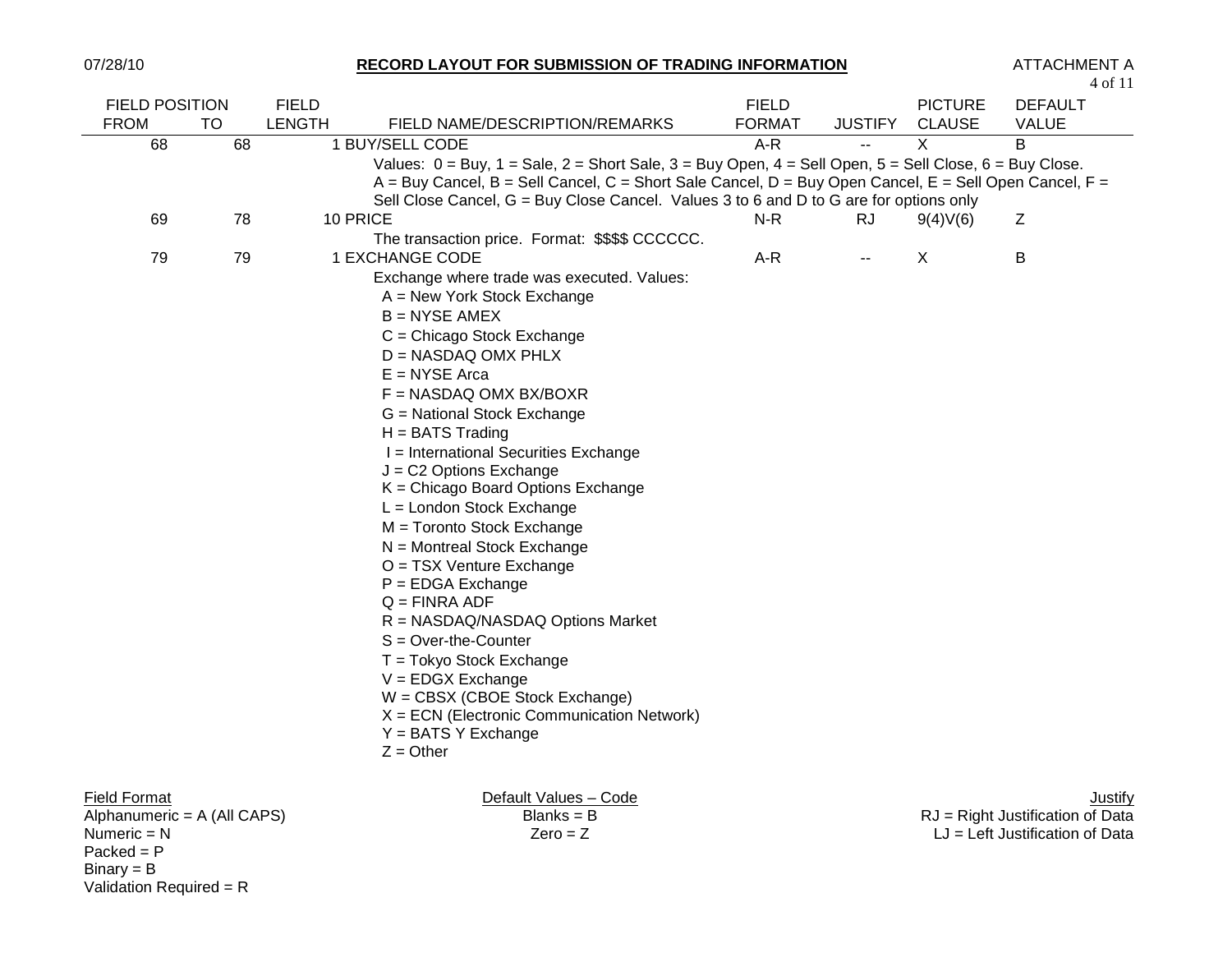| 07/28/10 |    | RECORD LAYOUT FOR SUBMISSION OF TRADING INFORMATION                                                      |     |                |  |  | ATTACHMENT A<br>5 of 11 |  |
|----------|----|----------------------------------------------------------------------------------------------------------|-----|----------------|--|--|-------------------------|--|
| 80       | 80 | BROKER/DEALER CODE<br>Indicate if trade was done for another Broker/Dealer. Values: $0 = No$ ; $1 = Yes$ | A-R | <b>Service</b> |  |  |                         |  |

Packed = P Binary = B Validation Required = R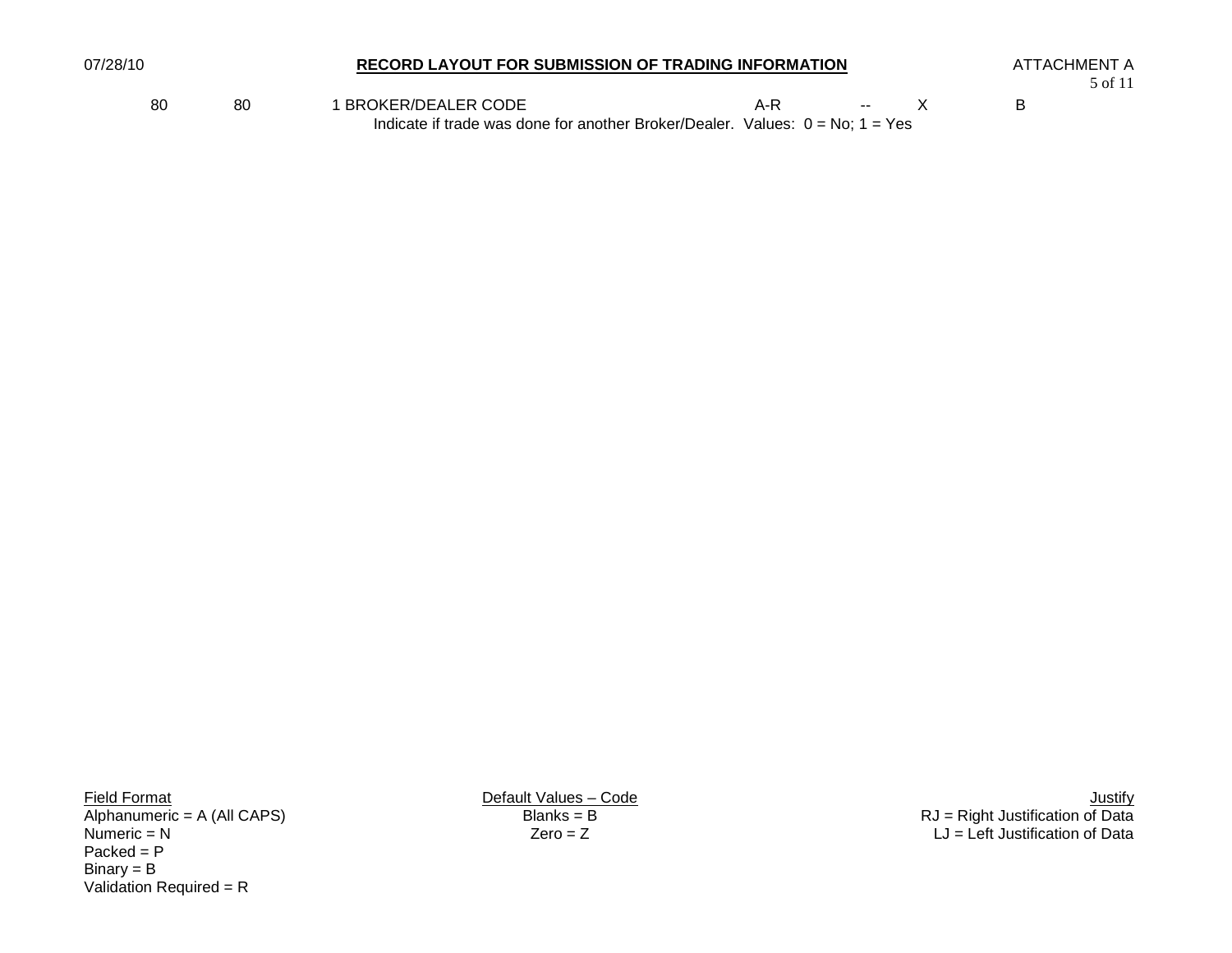$\overline{\phantom{0}}$ 

| <b>FIELD POSITION</b> |    | <b>FIELD</b>  |                                                                                         | <b>FIELD</b>  |                          | <b>PICTURE</b> | <b>DEFAULT</b> |
|-----------------------|----|---------------|-----------------------------------------------------------------------------------------|---------------|--------------------------|----------------|----------------|
| <b>FROM</b>           | TO | <b>LENGTH</b> | FIELD NAME/DESCRIPTION/REMARKS                                                          | <b>FORMAT</b> | <b>JUSTIFY</b>           | <b>CLAUSE</b>  | <b>VALUE</b>   |
|                       |    |               | 1 RECORD SEQUENCE NUMBER TWO                                                            | A             | $-$                      | X              | $\sim$ $\sim$  |
|                       |    |               | Value: 2                                                                                |               |                          |                |                |
| 2                     | 2  |               | 1 SOLICITED CODE                                                                        | A-R           | --                       | X              | B              |
|                       |    |               | Values: $0 = No$ ; $1 = Yes$                                                            |               |                          |                |                |
| 3                     | 4  |               | 2 STATE CODE                                                                            | A-R           | $- -$                    | X(2)           | B              |
|                       |    |               | Standard Postal two character identification.                                           |               |                          |                |                |
| 5                     | 14 |               | 10 ZIP CODE/COUNTRY CODE                                                                | A-R           | LJ                       | X(10)          | B              |
|                       |    |               | Zip Code -- five or nine character (zip plus four)                                      |               |                          |                |                |
|                       |    |               | Country code -- for future use.                                                         |               |                          |                |                |
| 15                    | 22 |               | 8 BRANCH OFFICE/REGISTERED                                                              | A-R           | LJ                       | X(8)           | B              |
|                       |    |               | REPRESENTATIVE NUMBER                                                                   |               |                          |                |                |
|                       |    |               | Each treated as a four-character field. Both are left justified.                        |               |                          |                |                |
| 23                    | 28 |               | <b>6 DATE ACCOUNT OPENED</b>                                                            | A-R           | $\overline{\phantom{m}}$ | X(6)           | В              |
|                       |    |               | Format is YYMMDD                                                                        |               |                          |                |                |
| 29                    | 48 |               | 20 SHORT NAME FIELD                                                                     | A             | IJ                       | X(20)          | B              |
|                       |    |               | Contains last name followed by comma (or space) then as much of first name as will fit. |               |                          |                |                |
| 49                    | 78 |               | 30 EMPLOYER NAME                                                                        | A             | LJ                       | X(30)          | B              |
| 79                    | 79 |               | 1 TIN 1 INDICATOR                                                                       | A-R           |                          | X              | B              |
|                       |    |               | Values: $1 = SS#$ ; $2 = TIN$                                                           |               |                          |                |                |
| 80                    | 80 |               | 1 TIN 2 INDICATOR                                                                       | A             |                          | X              | B              |
|                       |    |               | Values: $1 = SS#$ ; $2 = TIN -$ for future use.                                         |               |                          |                |                |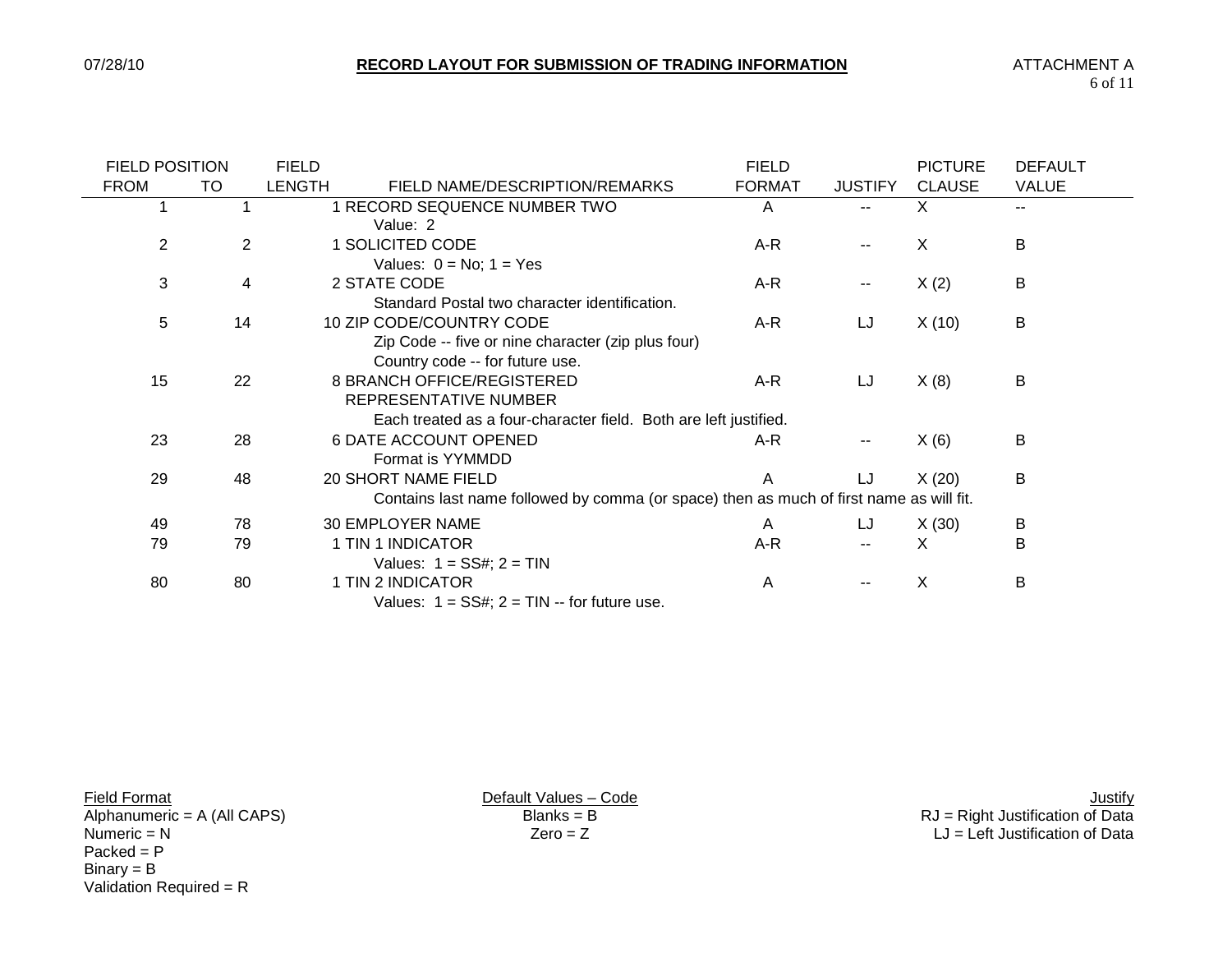| <b>FIELD POSITION</b> |    | <b>FIELD</b> |                                                                            | <b>FIELD</b>  |                          | <b>PICTURE</b> | <b>DEFAULT</b> |
|-----------------------|----|--------------|----------------------------------------------------------------------------|---------------|--------------------------|----------------|----------------|
| <b>FROM</b>           | TO | LENGTH       | FIELD NAME/DESCRIPTION/REMARKS                                             | <b>FORMAT</b> | <b>JUSTIFY</b>           | <b>CLAUSE</b>  | <b>VALUE</b>   |
|                       |    |              | RECORD SEQUENCE NUMBER THREE<br>Value: 3                                   | Α             | $-$                      | X              | $- -$          |
| 2                     | 10 |              | 9 TIN ONE                                                                  | A-R           | LJ                       | X(9)           | в              |
|                       |    |              | <b>Taxpayer Identification Number</b><br>Social Security or Tax ID Number. |               |                          |                |                |
| 11                    | 19 |              | 9 TIN TWO                                                                  | Α             | LJ                       | X(9)           | B              |
|                       |    |              | Taxpayer Identification Number #2<br>Reserved for future use.              |               |                          |                |                |
| 20                    | 20 |              | 1 NUMBER OF N&A LINES                                                      | A             | $\overline{\phantom{a}}$ | X              | B              |
| 21                    | 50 |              | 30 NAME AND ADDRESS LINE ONE                                               | A-R           | LJ                       | X(30)          | B              |
| 51                    | 80 |              | 30 NAME AND ADDRESS LINE TWO                                               | A-R           | LJ                       | X(30)          | B              |

 $Packet = P$ Binary = B Validation Required = R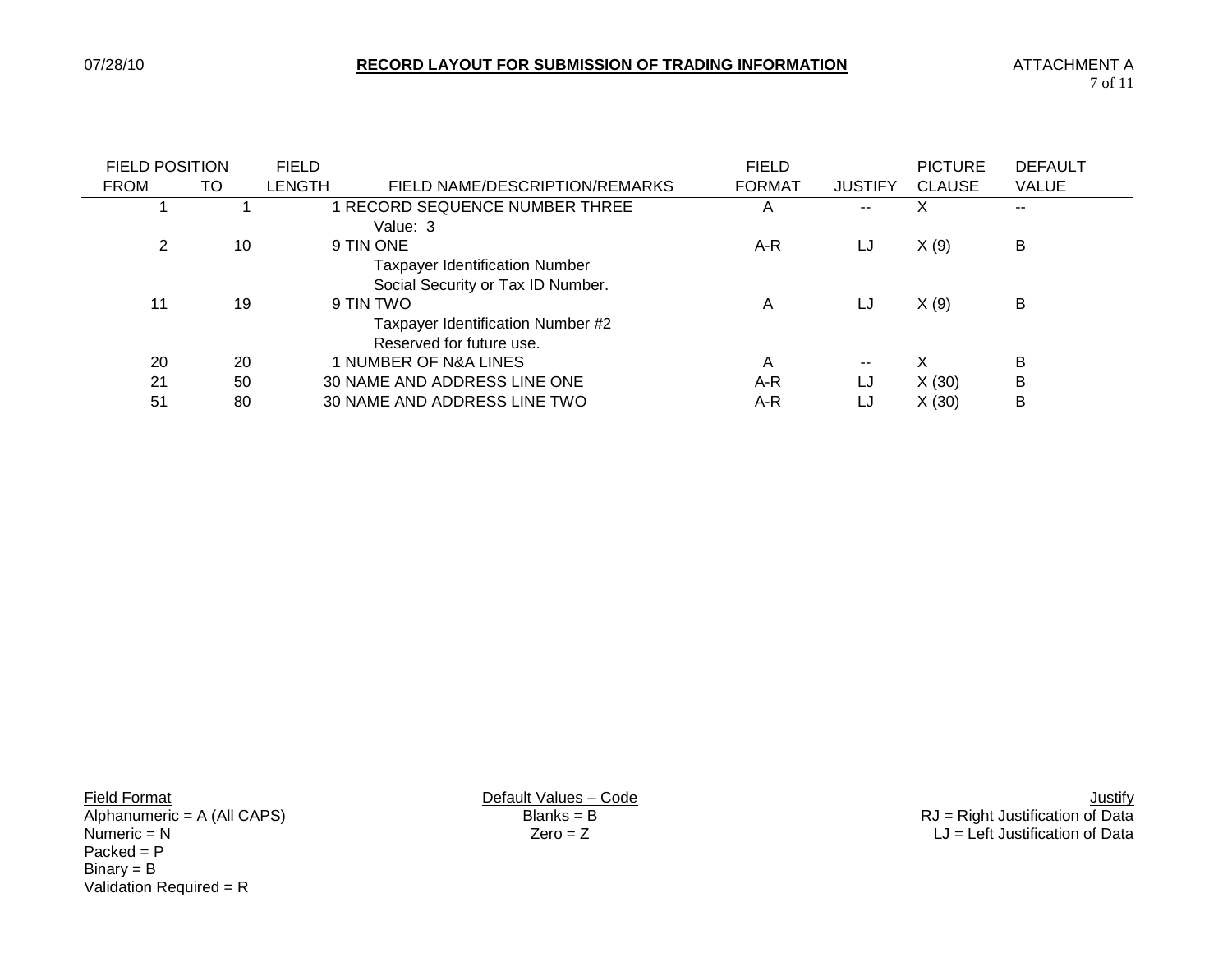| <b>FIELD POSITION</b> |    | <b>FIELD</b> |                                     | <b>FIELD</b>   |                | <b>PICTURE</b> | <b>DEFAULT</b> |
|-----------------------|----|--------------|-------------------------------------|----------------|----------------|----------------|----------------|
| <b>FROM</b>           | TO | LENGTH       | FIELD NAME/DESCRIPTION/REMARKS      | <b>FORMAT</b>  | <b>JUSTIFY</b> | <b>CLAUSE</b>  | <b>VALUE</b>   |
|                       |    |              | RECORD SEQUENCE NUMBER FOUR         | $\overline{A}$ | $- -$          | Χ              | $- -$          |
|                       |    |              | Value: 4                            |                |                |                |                |
|                       | 31 |              | 30 NAME AND ADDRESS LINE THREE      | A-R            | LJ             | X(30)          | B              |
| 32                    | 61 |              | 30 NAME AND ADDRESS LINE FOUR       | A-R            | LJ             | X(30)          | B              |
| 62                    | 62 |              | 1 ACCOUNT TYPE IDENTIFIERS          | A-R            | $- -$          | Χ              | B              |
|                       |    |              | See Attachment B for current codes. |                |                |                |                |
| 63                    | 80 |              | <b>18 ACCOUNT NUMBER</b>            | A-R            | LJ             | X(18)          | B              |
|                       |    |              | Account number                      |                |                |                |                |

 $Packet = P$ Binary = B Validation Required = R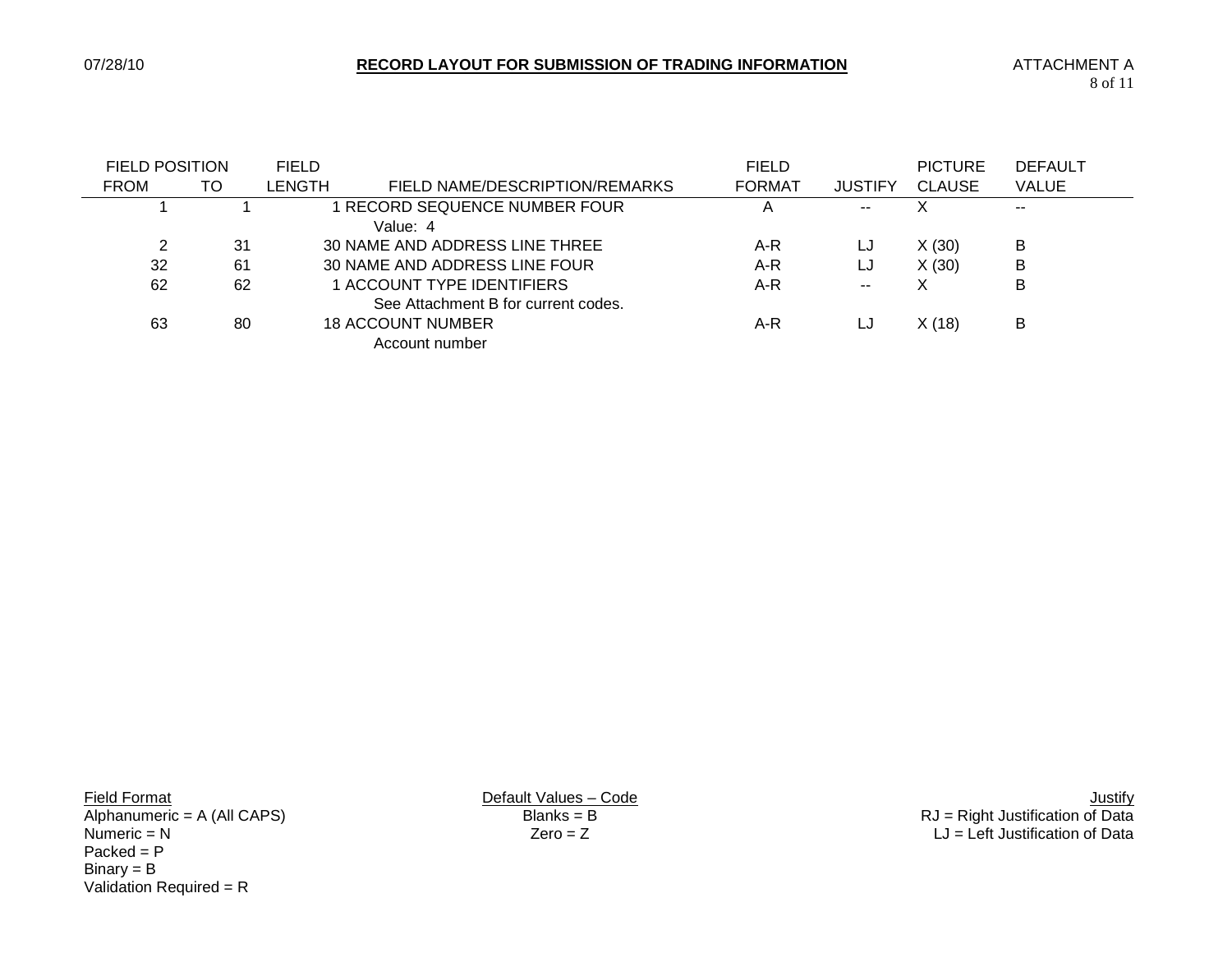| <b>FIELD POSITION</b> |                                                                           | <b>FIELD</b> |                                                | <b>FIELD</b>  |                | <b>PICTURE</b> | <b>DEFAULT</b> |
|-----------------------|---------------------------------------------------------------------------|--------------|------------------------------------------------|---------------|----------------|----------------|----------------|
| <b>FROM</b>           | TO                                                                        | LENGTH       | FIELD NAME/DESCRIPTION/REMARKS                 | <b>FORMAT</b> | <b>JUSTIFY</b> | <b>CLAUSE</b>  | <b>VALUE</b>   |
|                       |                                                                           |              | RECORD SEQUENCE NUMBER FIVE                    | A             | --             | X(1)           | $- -$          |
|                       |                                                                           |              | Value: 5                                       |               |                |                |                |
| 2                     | 31                                                                        |              | 30 NAME AND ADDRESS LINE FIVE                  | A-R           | LJ             | X(30)          | B              |
| 32                    | 61                                                                        |              | 30 NAME AND ADDRESS LINE SIX                   | A-R           | LJ             | X(30)          | B              |
| 62                    | 65                                                                        |              | 4 PRIME BROKER                                 | A-R           | LJ             | X(4)           | B              |
|                       |                                                                           |              | Clearing number of the account's prime broker. |               |                |                |                |
| 66                    | 66                                                                        |              | <b>1 AVERAGE PRICE ACCOUNT</b>                 | $N-R$         | $\sim$         | 9(1)           | Ζ              |
|                       |                                                                           |              | $=$ recipient of average price transaction.    |               |                |                |                |
|                       |                                                                           |              | $2$ = average price account itself.            |               |                |                |                |
| 67                    | 71                                                                        |              | 5 DEPOSITORY INSTITUTION IDENTIFIER            | A-R           | LJ             | X(5)           | B              |
|                       | Identifying number assigned to the account by the depository institution. |              |                                                |               |                |                |                |
| 72                    | 80                                                                        |              | 9 FILLER                                       | A             | $- -$          | X(9)           | в              |

 $Packet = P$ Binary = B Validation Required = R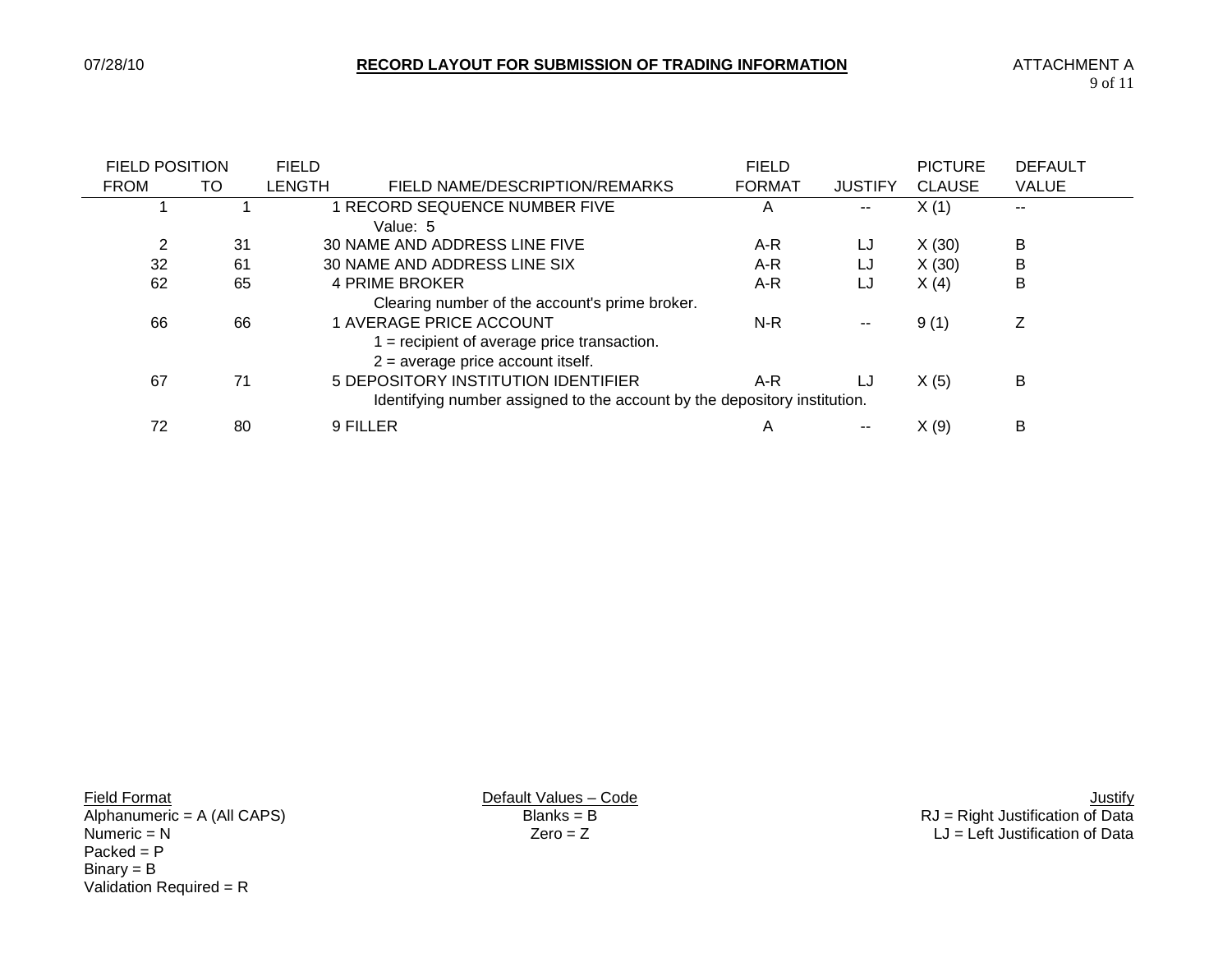| <b>Field Position</b> |    | Field  | <b>Field Format</b>                                        |   | Justify   | Default |
|-----------------------|----|--------|------------------------------------------------------------|---|-----------|---------|
| From                  | To | Length | <b>Field Name/Description/Remarks</b>                      |   |           | Value   |
|                       |    |        | RECORD SEQUENCE NUMBER SIX                                 | A |           |         |
|                       |    |        | Value: 6                                                   |   |           |         |
| $\overline{2}$        | -9 | 8      | <b>DERIVATIVE SYMBOL</b>                                   | A | LJ        | B       |
|                       |    |        | The symbol assigned to the derivative<br><b>EXPIRATION</b> |   |           |         |
| 10                    | 15 | 6      | DATE                                                       | A |           | B       |
|                       |    |        | The date the option expires. Format is YYMMDD              |   |           |         |
| 16                    | 16 |        | <b>CALL/PUT INDICATOR</b>                                  | Α | $- -$     | B       |
|                       |    |        | $C = Call, P = Put$                                        |   |           |         |
| 17                    | 24 | 8      | <b>STRIKE DOLLAR</b>                                       | Ν | <b>RJ</b> | Ζ       |
|                       |    |        | The dollar amount of the strike price                      |   |           |         |
| 25                    | 30 | 6      | <b>STRIKE DECIMAL</b>                                      | Ν | LJ        | Z       |
|                       |    |        | The decimal amount of the strike price                     |   |           |         |
| 31                    | 80 | 50     | <b>FILLER</b>                                              | Α | LJ        | B       |

 $Packet = P$ Binary = B Validation Required = R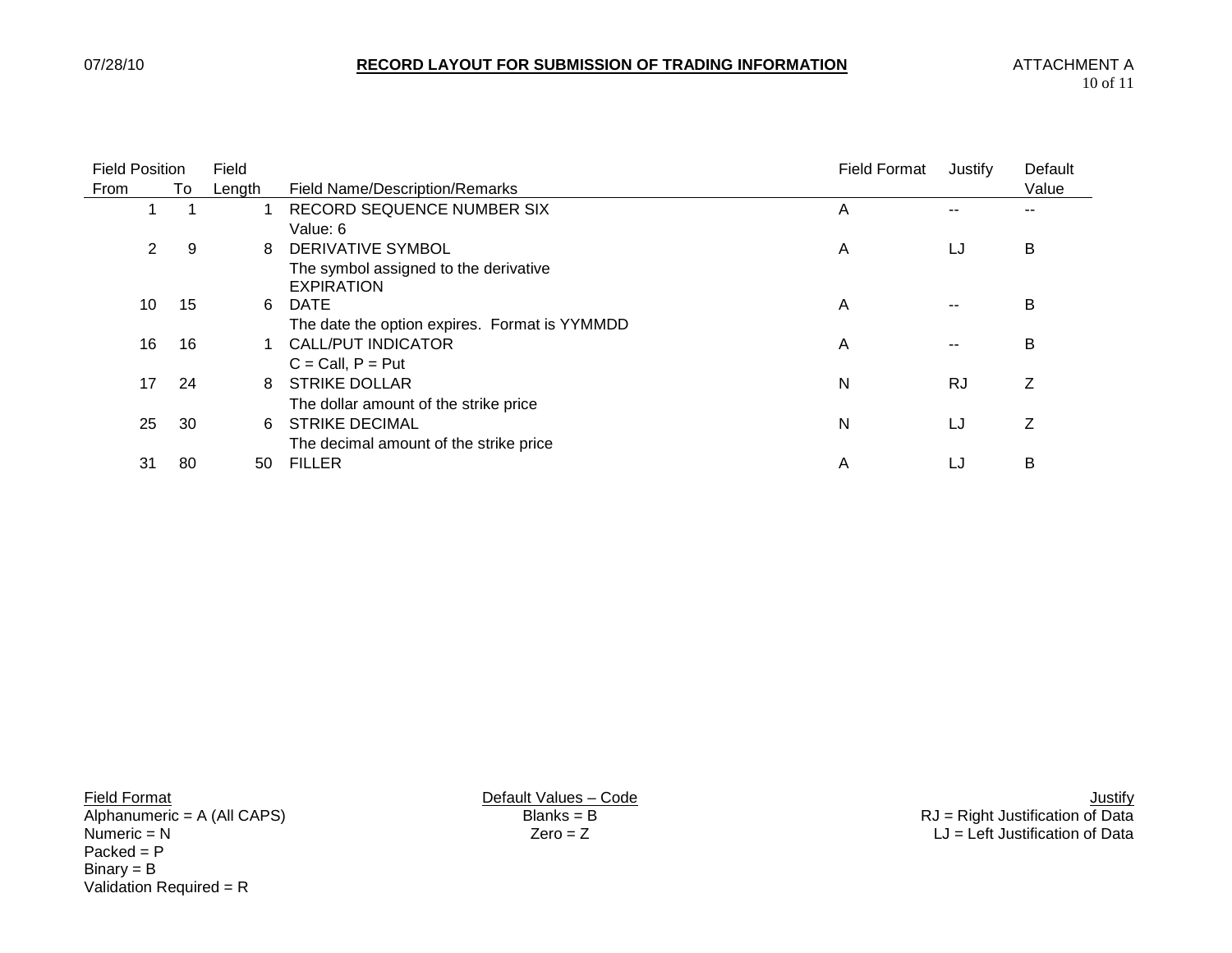$\overline{\phantom{0}}$ 

|                                                                                                                                                                                   | <b>FIELD POSITION</b> |    | <b>FIELD</b>  |                                                                                           | <b>FIELD</b>  |                | <b>PICTURE</b> | <b>DEFAULT</b> |  |
|-----------------------------------------------------------------------------------------------------------------------------------------------------------------------------------|-----------------------|----|---------------|-------------------------------------------------------------------------------------------|---------------|----------------|----------------|----------------|--|
|                                                                                                                                                                                   | <b>FROM</b>           | TO | <b>LENGTH</b> | FIELD NAME/DESCRIPTION/REMARKS                                                            | <b>FORMAT</b> | <b>JUSTIFY</b> | <b>CLAUSE</b>  | <b>VALUE</b>   |  |
|                                                                                                                                                                                   |                       |    |               | 1 TRAILER RECORD DATE                                                                     |               | --             |                |                |  |
|                                                                                                                                                                                   |                       |    |               | One record per submission. Must be the last record on the file. Value: High Values or "9" |               |                |                |                |  |
|                                                                                                                                                                                   |                       | 17 |               | <b>16 TOTAL TRANSACTIONS</b>                                                              | <sup>N</sup>  | RJ             | 9(16)          | B              |  |
|                                                                                                                                                                                   |                       |    |               | The total number of transactions. This total excludes Header and Trailer Records.         |               |                |                |                |  |
|                                                                                                                                                                                   | 18                    | 33 |               | 16 TOTAL RECORDS ON FILE                                                                  | N.            | RJ             | 9(16)          |                |  |
| The total number of 80 byte records. This total includes Header and Trailer Records, but not the Datatrak<br>Header Record (i.e., does not include the first record on the file). |                       |    |               |                                                                                           |               |                |                |                |  |
|                                                                                                                                                                                   | 34                    | 80 |               | 47 FILLER                                                                                 | A             |                | X(47)          | B              |  |

 $Packet = P$ Binary = B Validation Required = R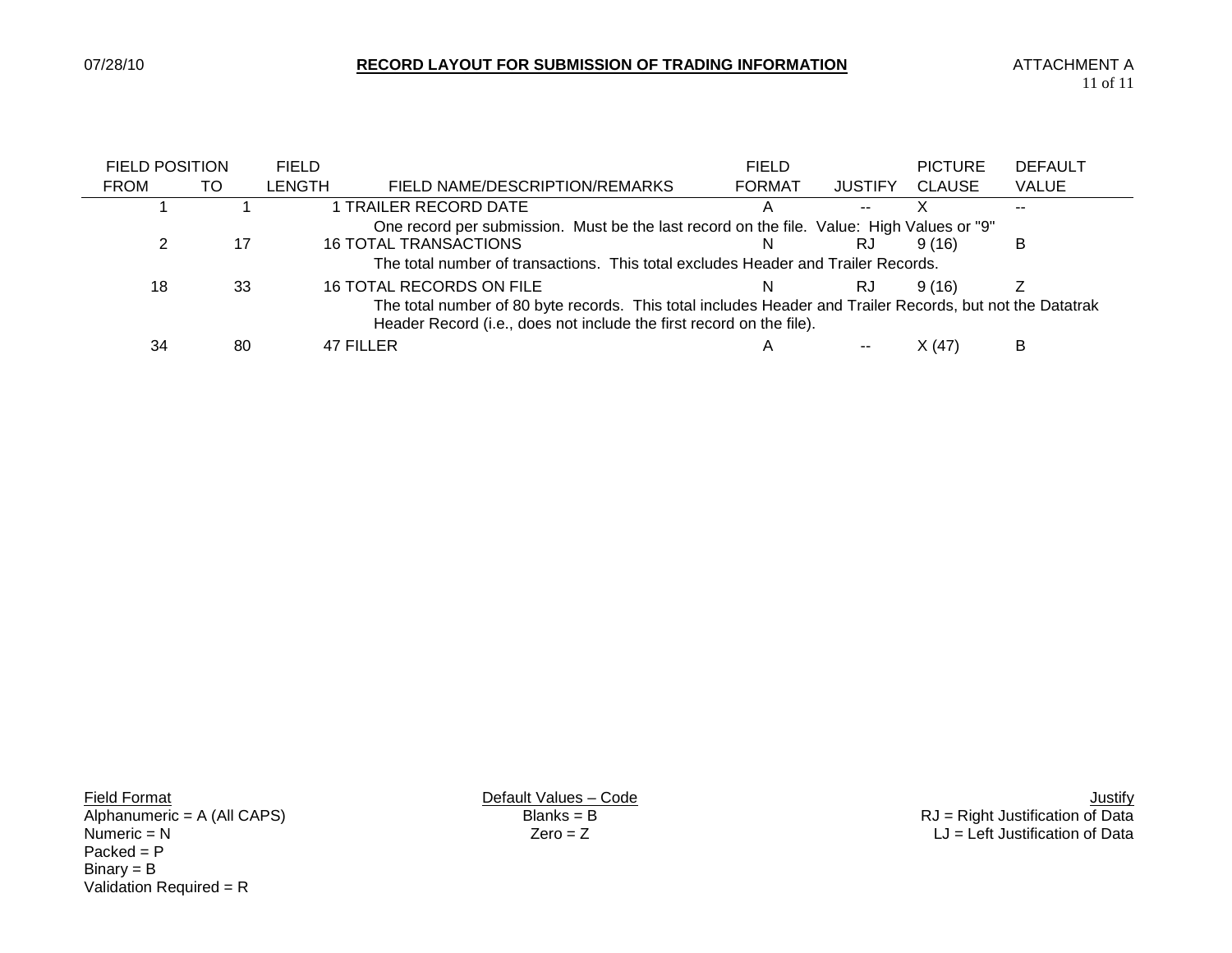#### 07/28/2010

| <b>Transaction Type</b>                                                          | <b>Security Type</b> |         |  |
|----------------------------------------------------------------------------------|----------------------|---------|--|
|                                                                                  | Equity*              | Options |  |
| Non-Program Trading, Agency                                                      | A                    | С       |  |
| Non-Index Arbitrage, Program Trading, Proprietary                                | С                    |         |  |
| Index Arbitrage, Program Trading, Proprietary                                    | D                    |         |  |
| Index Arbitrage, Program Trading, Individual Investor                            | J                    |         |  |
| Non-Index Arbitrage, Program Trading, Individual Investor                        | Κ                    |         |  |
| Non-Program Trading, Proprietary                                                 | P                    | F       |  |
| Non-Program Trading, Individual Investor                                         | I                    |         |  |
| Non-Index Arbitrage, Program Trading, Agency                                     | Υ                    |         |  |
| Index Arbitrage, Program Trading, Agency                                         | U                    |         |  |
| Index Arbitrage, Program Trading, as Agent for Other Member                      | M                    |         |  |
| Non-Index Arbitrage, Program Trading, as Agent for Other Member                  | N                    |         |  |
| Non-Program Trading, as Agent for Other Member                                   | W                    |         |  |
| Specialist                                                                       | S                    | S       |  |
| Market-Maker                                                                     |                      | M       |  |
| Non-Member Market-Maker/Specialist Account                                       |                      | N       |  |
| Stock Specialist - Assignment                                                    |                      | Υ       |  |
| Short Exempt, Agency                                                             | B                    |         |  |
| Customer Range Account of a Broker/Dealer                                        |                      | B       |  |
| <b>Registered Trader</b>                                                         | G                    |         |  |
| <b>Error Trade</b>                                                               | Q                    |         |  |
| Competing Market Maker Proprietary Transaction: Affiliated w/ Clearing<br>Member | O                    |         |  |
| Competing Market Maker: Unaffiliated Member's Competing Market Maker             | Τ                    |         |  |

 $\overline{a}$ 

<span id="page-12-0"></span><sup>∗</sup> Equity securities include those securities that trade like equities (e.g. ETFs and Structured Products).